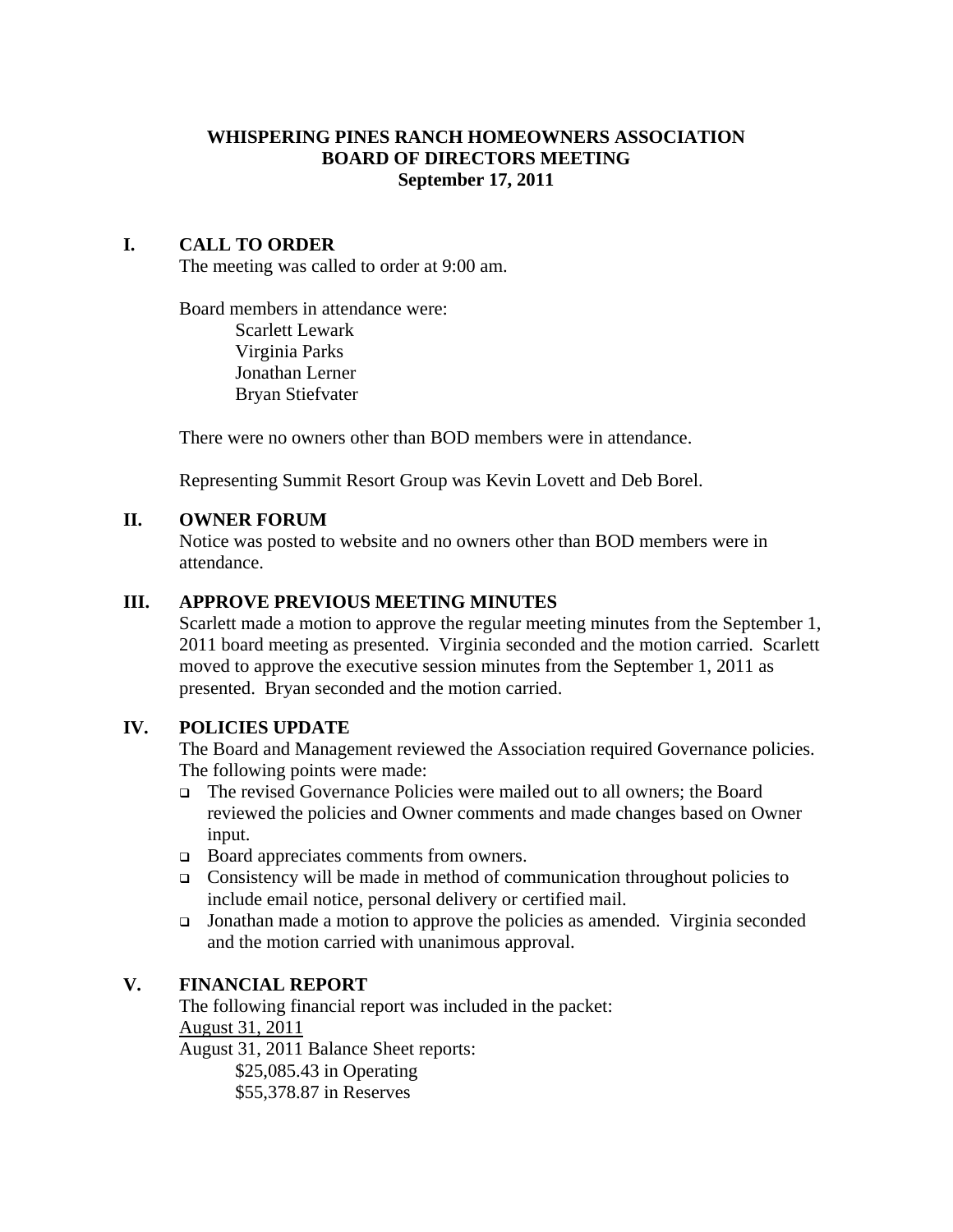\$5,260.99 Alpine Retainer \$12,020.41 Alpine Compliance

August 31, 2011 P & L vs budget reports \$45,445.68 of actual expenses vs \$61,071 of budgeted expenses.

Jonathan made a motion to move any potential surplus in the operating account into reserves. Scarlett seconded and the motion carried. Announcement will be made at annual meeting regarding transfer.

2012 Budget

The 2012 Budget was presented and reviewed.

Overall, no change to dues. Internal areas of change from 2011 budget include:

501 Legal and Professional - \$500 increase

503 HOA State registration fee - \$25 increase

504 Insurance - \$350 increase. Current premium is \$1276 plus \$626 umbrella plus 4% increase in April 2012

515 Electric - decrease to \$0, no light to reimburse

 526 Landscape improvements - increase, \$4k for landscaping improvements Jonathan made a motion to approve the 2012 budget for presentation to the owners at the annual meeting. Bryan seconded and the motion carried.

# **VI. MANAGERS REPORT**

- Fence repairs complete
- $\Box$  Sign light investigation-no action taken at this time
- $\Box$  Slide has been installed under warranty

 Sign repairs to Montane Court and Telluride Court complete. SRG will call Sign Safari to have them raise street sign and stop sign.

Tree infestation survey-Katie Larson has the inspection on her schedule for this month.

# **VII. OLD BUSINESS**

- □ Road Update
	- In Dave Hammer's absence, roads were not discussed. The following is an update that was emailed to the board from him:
		- Raindance Pursuant to 2010 schedule by Dave Beard
		- **Legend Circle Pursuant to 2010 schedule by Dave Beard**
		- **Brushwood** Pursuant to 2010 schedule by Dave Beard
		- Montane Pursuant to 2010 schedule by Dave Beard
		- Gray's Peak Pursuant to 2010 schedule by Dave Beard, and add a new overlay over the repair section to improve elevation, with overlay milled in at each end. This will be 44 LF of milling and 1,188 sq ft. of 1 1/2'' asphalt overlay.
		- Canyon View Will require new repairs, to include saw cutting, remove asphalt, remove unsuitable subgrade material as necessary but averaging 2 feet depth, haul off, import and place new structural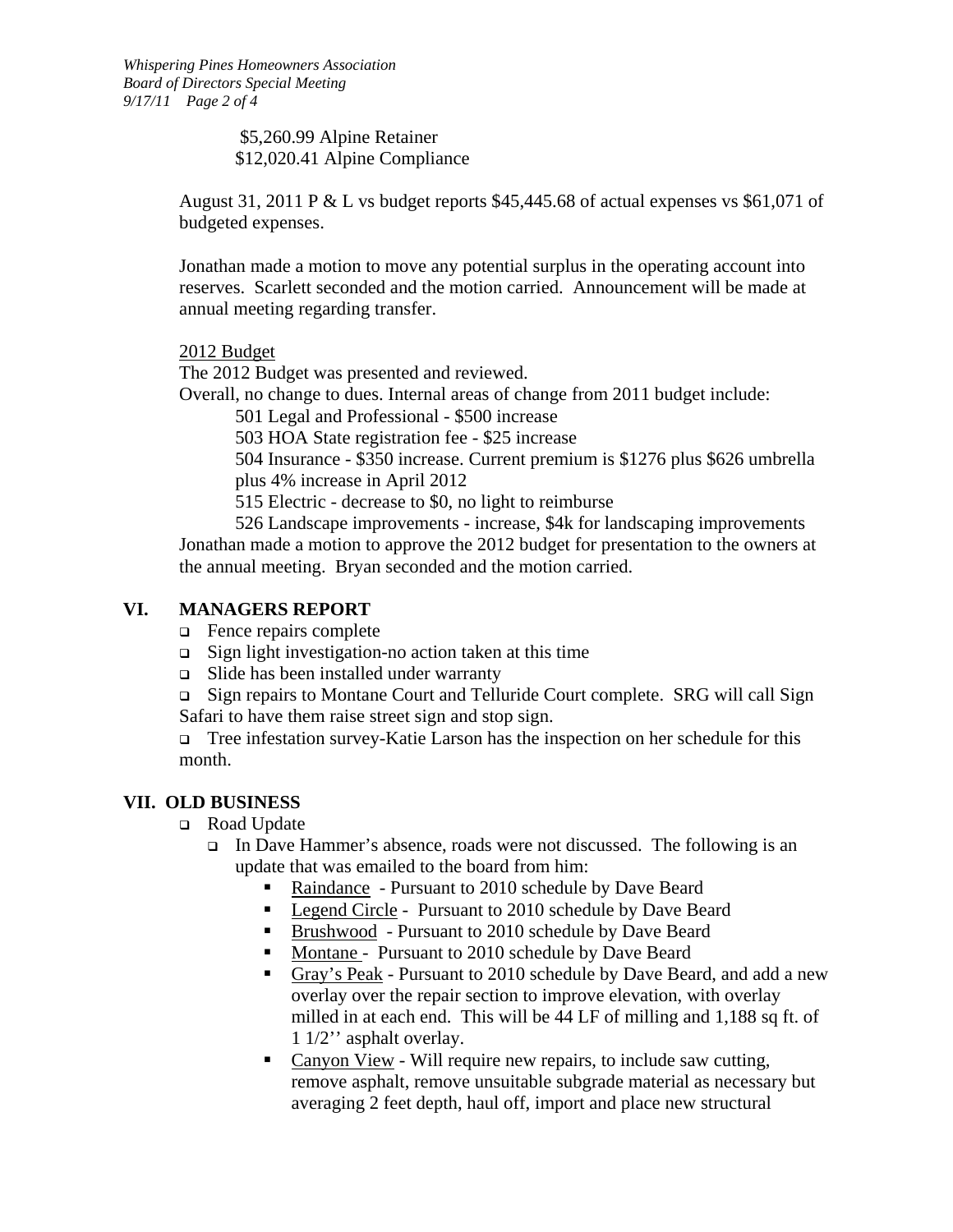*Whispering Pines Homeowners Association Board of Directors Special Meeting 9/17/11 Page 3 of 4* 

> material and compact, replace 6" of road base and compact, and place 3" of asphalt. The work will include complete both lanes for 50 feet west of the west line of Whispering Pines Ranch Road. Repairs needed include one on the south side at 22' by 11', a repair on the north side at 24' by 11', a section within the cul-de-sac of approximately 1,860 square feet, and an edge repair on the north edge of the cul-desac of 156 square feet.

- **Habitat** Will require new repairs, the methodology of which is described under the Canyon View description, for both lanes beginning at the west edge of WPR Road, and going west for 65 LF, including both radius' for a total of 1,800 square feet.
- Sage View Requires repairs, per the methodology previously described beginning with the connection to WPR Road, both lanes for 140 LF, then a west side repair for 57' by 11', then both lanes for 120 LF where the road enters the cul-de-sac. The cul-de-sac requires an edge repair for 66 LF by 4 feet wide and the drainage ditch adjacent needs to be deepened and reshaped to enhance flow.
- Whispering Pines Ranch Road From Forest Glen to the intersection with Canyon View requires five repairs of 334, 989, 713, 437, and 660 square feet each for a total of 3,133 square feet.
- Whispering Pines Ranch Road From and including the intersection of Canyon View to Habitat and including that intersection, a distance of approximately 400LF needs to be replaced, as previously described, completely.
- Whispering Pines Ranch Road From Canyon View to the East toward Sage View requires a south shoulder repair of 4 feet by 100 feet long, and deepen and repair the adjacent drainage to enhance flow. The intersection with Sage View needs to be completely replaced for a total east to west distance of 50 feet, together with the two radiuses' into Sage View.
	- Mailer will be sent to owners before annual meeting with agreement and timing regarding roads.
- $\Box$  House Rules-owners will be reminded to follow county guidelines regarding pets. House rules will be revised and county regulations will be posted on the website.
- Drive Through-Deb will take picture of violation with date and time stamp for record of violations.
- □ Speed Limit sign
	- SRG to have speed limit sign at entry removed.

# **VIII. NEW BUSINESS**

- Violation Hearing-38 Legend
	- o Short Term rental violation
	- o Proper notice was given to owner
	- o Owner did not attend hearing